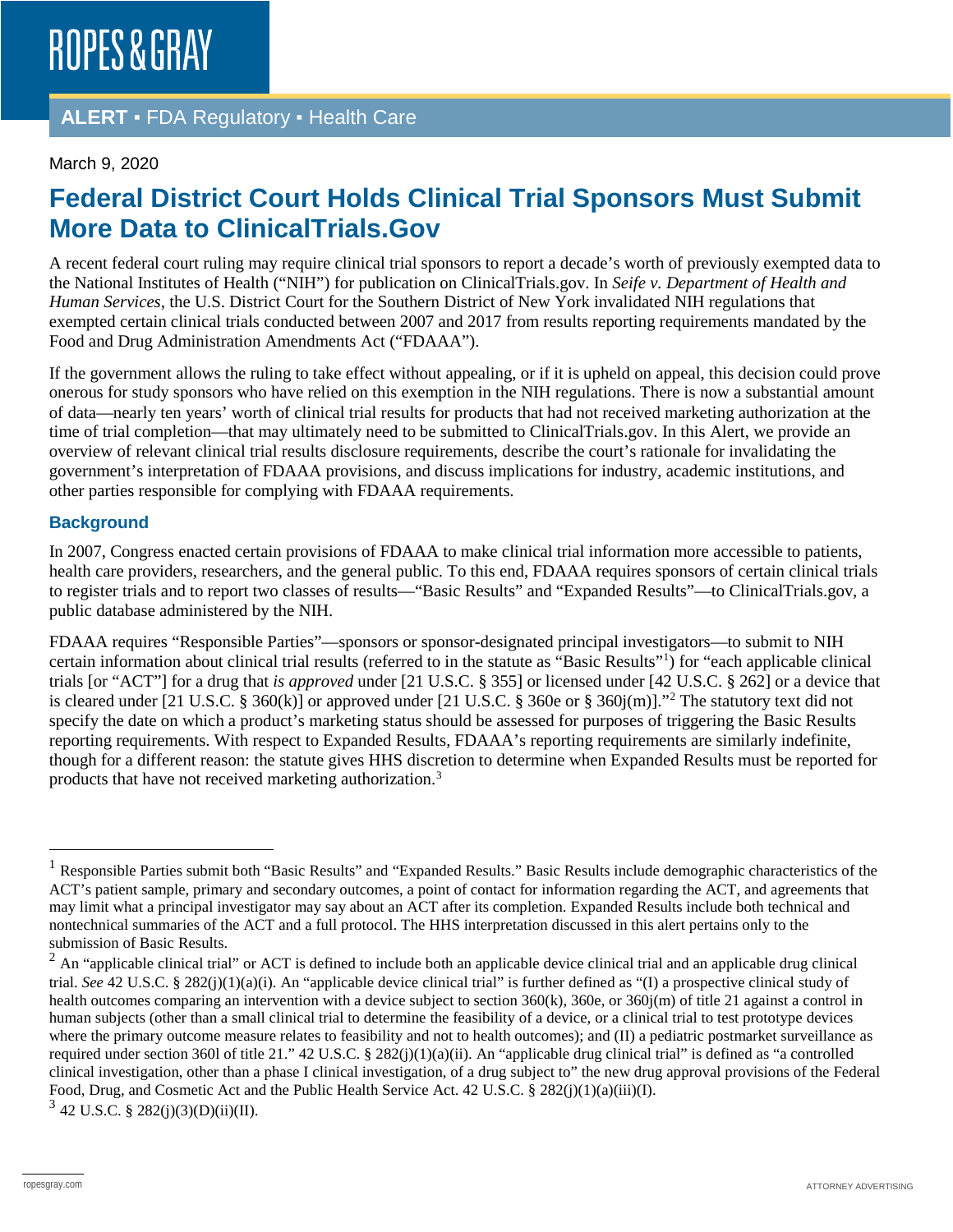# ROPES & GRAY

## **ALERT** ▪ Page 2

In a 2016 rule ("Final Rule") issued under FDAAA, the Department of Health and Human Services ("HHS") took the position that "Basic Results" reporting would not be required for a trial completed after FDAAA's effective date (September 27, 2007) and before the Final Rule's effective date (January 18, 2017), if the product evaluated in the trial was not approved or cleared by FDA at the time of the trial's completion. The Final Rule states that a Responsible Party must submit the Basic Results of pre-Rule ACTs "for which the studied product is approved, licensed or cleared by the FDA," unless a waiver provision applies. In language very similar to that of the statute, the Final Rule defines "approved drug" as "a drug product that is approved for any use under [21 U.S.C. § 355] or a biological product licensed for any use under [42 U.S.C. § 262]," and it defines "approved or cleared device" as "a device that is cleared for any use under [21 U.S.C. § 360(k)] or approved for any use under [21 U.S.C. §§ 360e or 360j(m)]." However, in the *Federal Register* preamble—but not in the regulatory text—NIH provided its interpretation that "the marketing status of a product will be determined based on its marketing status on the primary completion date [of the ACT]." As a result of that interpretation, Responsible Parties have not been required to report Basic Results for any pre-Rule ACT that concluded prior to its studied product's FDA approval or clearance. Because products are typically studied before they receive marketing authorization, NIH's interpretation created a significant exemption from the reporting requirements.

*Seife v. HHS* arose from concern that this interpretation impermissibly narrowed the scope of studies for which Basic Results must be reported and was contrary to the intent of FDAAA. In December 2018, the plaintiffs—investigative journalist Charles Seife and physician Dr. Peter Lurie (also the President of the Center for Science and the Public Interest and a former FDA Associate Commissioner)—sued HHS under the Administrative Procedure Act, seeking to invalidate the exemption from Basic Results data reporting requirements for pre-Rule ACTs. Plaintiffs argued that HHS's interpretation of the FDAAA reporting requirements deprived them "as well as other researchers and advocates, of the data necessary to ensure transparency in research, promote better decision-making by clinicians and policymakers, eliminate bias in the medical literature, and to make patients, clinicians, and regulators aware of medical product safety and effectiveness."[4](#page-1-0) Plaintiffs also sought to force HHS to start taking enforcement action against any Responsible Parties not in compliance with their reporting obligations.

### **HHS Interpretation of 2016 Final Rule**

Judge Naomi Reice Buchwald ruled in favor of plaintiffs on the first issue, finding that HHS's interpretation in the Final Rule's preamble, that the marketing status of a product "will be determined based on its marketing status on the primary completion date [of the ACT]," was not entitled to deference and conflicted with the unambiguous language of FDAAA. Agreeing with the parties that the question was one of statutory rather than regulatory construction, the court considered whether the *Chevron* doctrine might require deference to HHS's interpretation of the statutory provision.<sup>[5](#page-1-1)</sup> Ultimately, the court determined that *Chevron* did not apply because HHS announced its interpretation in the Final Rule's *Federal Register* preamble rather than in binding regulatory text.

Even if HHS's interpretation had carried the force of law, it would not have been entitled to deference because, in the court's view, FDAAA's text is *not* ambiguous.<sup>[6](#page-1-2)</sup> The relevant statutory language requires the HHS Secretary to include Basic Results in ClinicalTrials.gov "for each [ACT] for a drug that *is approved…or licensed* or a device that *is cleared…or approved*,"[7](#page-1-3) and Judge Buchwald reasoned that "is" indicates a present state. That is, Basic Results reporting applies to any ACT of "a drug or device that is presently approved, licensed or cleared" so long as other statutory criteria are satisfied.[8](#page-1-4)

Judge Buchwald found confirmation for this reading in another provision of the statute, which provides:

<span id="page-1-0"></span> <sup>4</sup> Complaint at 25, *Seife et al v. HHS et al*, 1:18-cv-11462 (S.D.N.Y. 2020) (paragraph 109).

<span id="page-1-1"></span><sup>5</sup> *Chevron U.S.A. Inc. v. Natural Resources Defense Council*, 467 U.S. 837 (1984).

<span id="page-1-2"></span><sup>6</sup> *Id*. at 32-33.

<span id="page-1-3"></span> $7$  42 U.S.C. § 282(j)(3)(C) (emphasis added).

<span id="page-1-4"></span><sup>8</sup> *Seife*, at 33.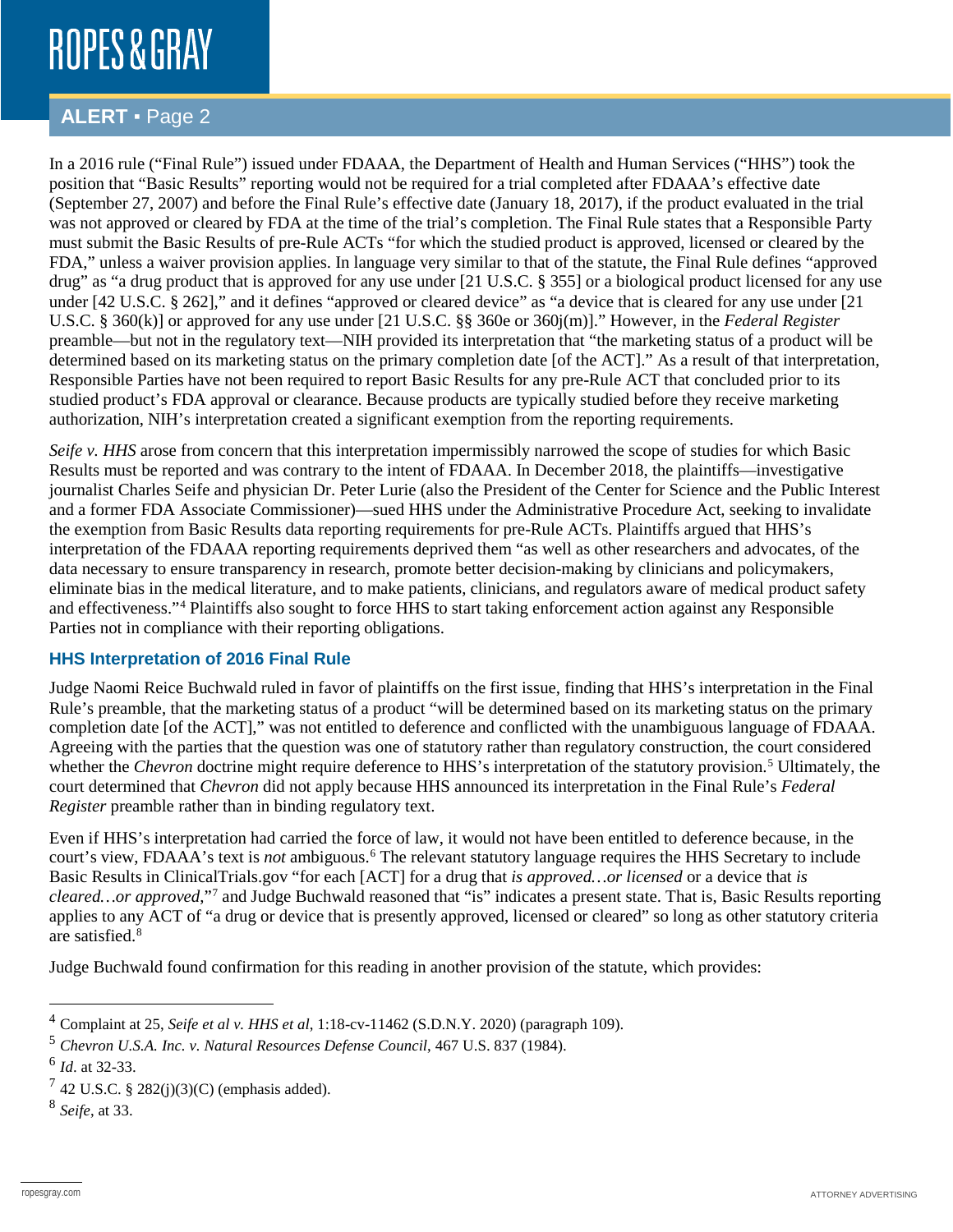# ROPES & GRAY

## **ALERT** ▪ Page 3

"[w]ith respect to an applicable clinical trial that is completed before the drug is initially approved…or initially licensed…or the device is initially cleared…or initially approved, the responsible party shall submit to the Director of NIH for inclusion in [Clinicaltrials.gov] the clinical trial information described in subparagraphs (C) [i.e., Basic Results] and (D) not later than 30 days after" the product's approval."[9](#page-2-0)

Judge Buchwald expressly rejected HHS's arguments that the provision cited above merely "prescribes the deadline" for the submission of Basic Results for pre-approval ACTs in the event HHS decided to exercise its statutorily provided discretion to mandate the reporting of Basic Results for pre-approval ACTs. She held that FDAAA mandated the reporting of Basic Results for pre-approval ACTs and that the discretion that HHS claimed the statute provided applied only to the reporting of Expanded Results.

Furthermore, Judge Buchwald summarily dismissed HHS's argument against applying FDAAA retroactively, noting that "responsible parties knew since the FDAAA's enactment in 2007 that the statute required them to submit Basic Results for each ACT of a product that is approved."[10](#page-2-1) Put another way, because Judge Buchwald determined that the statutory requirements were clear from the start, she concluded that HHS and industry cannot complain that they lacked notice. To have held otherwise, Judge Buchwald wrote in closing, would have left in place an exemption "utterly contrary to the FDAAA's aims."[11](#page-2-2)

*Seife v. HHS* thus invalidated HHS's attempt to limit Basic Results reporting when studies involve products that were not approved, licensed or cleared for marketing by the time of a study's completion date. In practice, this means that Responsible Parties who did not report Basic Results information for ACTs completed before a product was approved, cleared or licensed, when approval, licensing or clearance has since been granted, may ultimately be required to report Basic Results data for those ACTs.

### **NIH's Failure to Post Non-Compliance Notices, Create ClinicalTrials.gov Search Function**

Plaintiffs also argued that HHS is required to take enforcement action against Responsible Parties who have not fulfilled their FDAAA reporting obligations. On this issue, the court held that the government's determinations of whether to enforce compliance were not subject to judicial review.

FDAAA directs HHS to issue a notice of noncompliance to a Responsible Party that fails to submit required clinical trial data, or submits data that are false and misleading in any respect. FDA, to which HHS delegated this enforcement authority in 2012, must notify the Responsible Party of the alleged deficiency and allow the Responsible Party thirty days to remedy data defects. If the responsible party fails to do so, FDA may impose civil monetary penalties.<sup>[12](#page-2-3)</sup>

FDAAA further requires HHS to post a "notice" on ClinicalTrials.gov if "the responsible party for an [ACT] fails to submit clinical trial information for such clinical trial as required [by the statute].<sup>"[13](#page-2-4)</sup> The notice must state that the Responsible Party is out of compliance, whether penalties have been imposed, and whether the party has submitted corrected data to ClinicalTrials.gov. Importantly, NIH cannot satisfy this posting requirement until FDA has first notified the Responsible Party and given it 30 days to correct the problem. In addition, under a related provision, the NIH director must ensure that "the public may easily search [ClinicalTrials.gov] for entries that include [notices of noncompliance.]"<sup>[14](#page-2-5)</sup>

Judge Buchwald invoked longstanding Supreme Court doctrine to rule against the plaintiff on this issue, holding that "an agency's decision not to prosecute or enforce" is generally unreviewable because such decisions are typically

<span id="page-2-4"></span> $13$  42 U.S.C. § 282(j)(5)(E)(i).

<span id="page-2-0"></span> <sup>9</sup> Quoting 42 U.S.C. § 282(j)(3)(E)(iv).

<span id="page-2-1"></span><sup>10</sup> *Seife*, at 38.

<span id="page-2-2"></span><sup>11</sup> *Seife*, at 39.

<span id="page-2-3"></span> $12$  42 U.S.C. § 282(j)(5)(C).

<span id="page-2-5"></span> $14$  42 U.S.C. § 282(j)(5)(E)(vi).